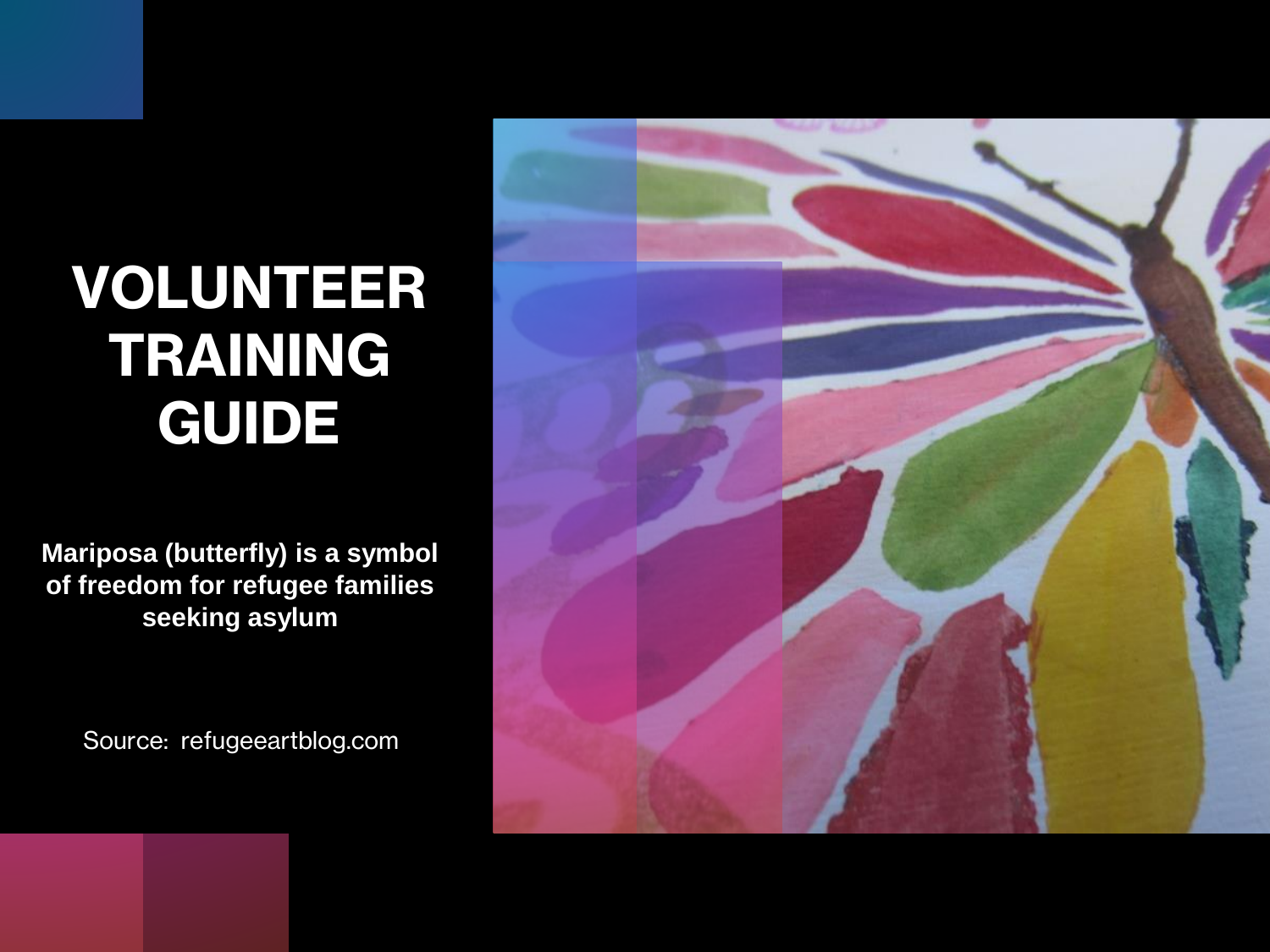## **Migrants are people who leave their usual place of residence …**

- Within their country or across an international border
- Temporarily or permanently
- For a variety of reasons



In the Bible we see Abraham & Sarah, Moses, Joseph's Brothers, Naomi & Ruth, Mary & Joseph and Baby Jesus, all who were migrants at one point in their lives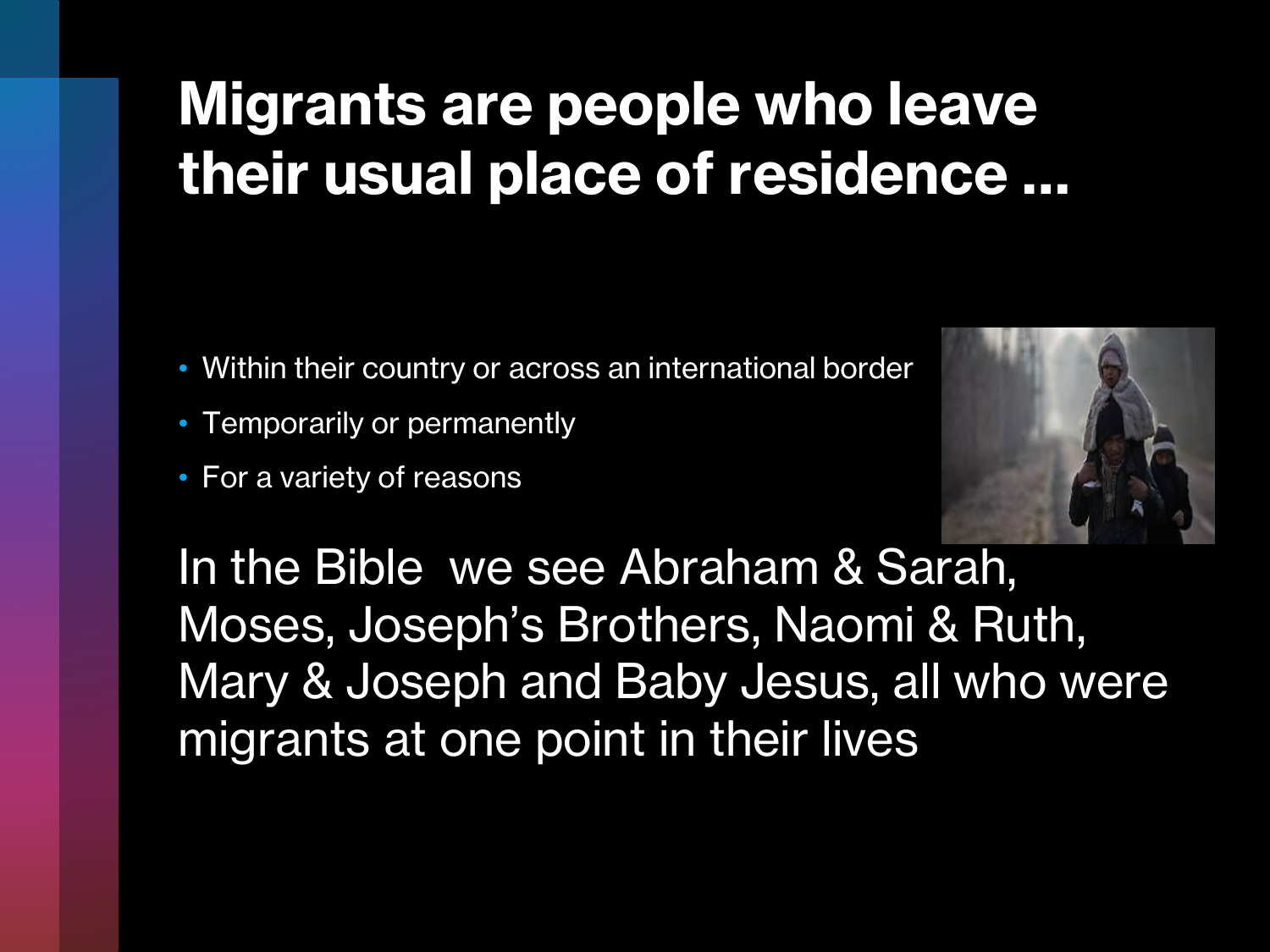## **And in both the Old & New Testament are God's words:**

# "WELCOME THE STRANGER"

# It is a mandate *and* an opportunity!

Hebrews 13:2: "Do not forget to show hospitality to strangers, for by so doing, some people have shown hospitality to angels without knowing it."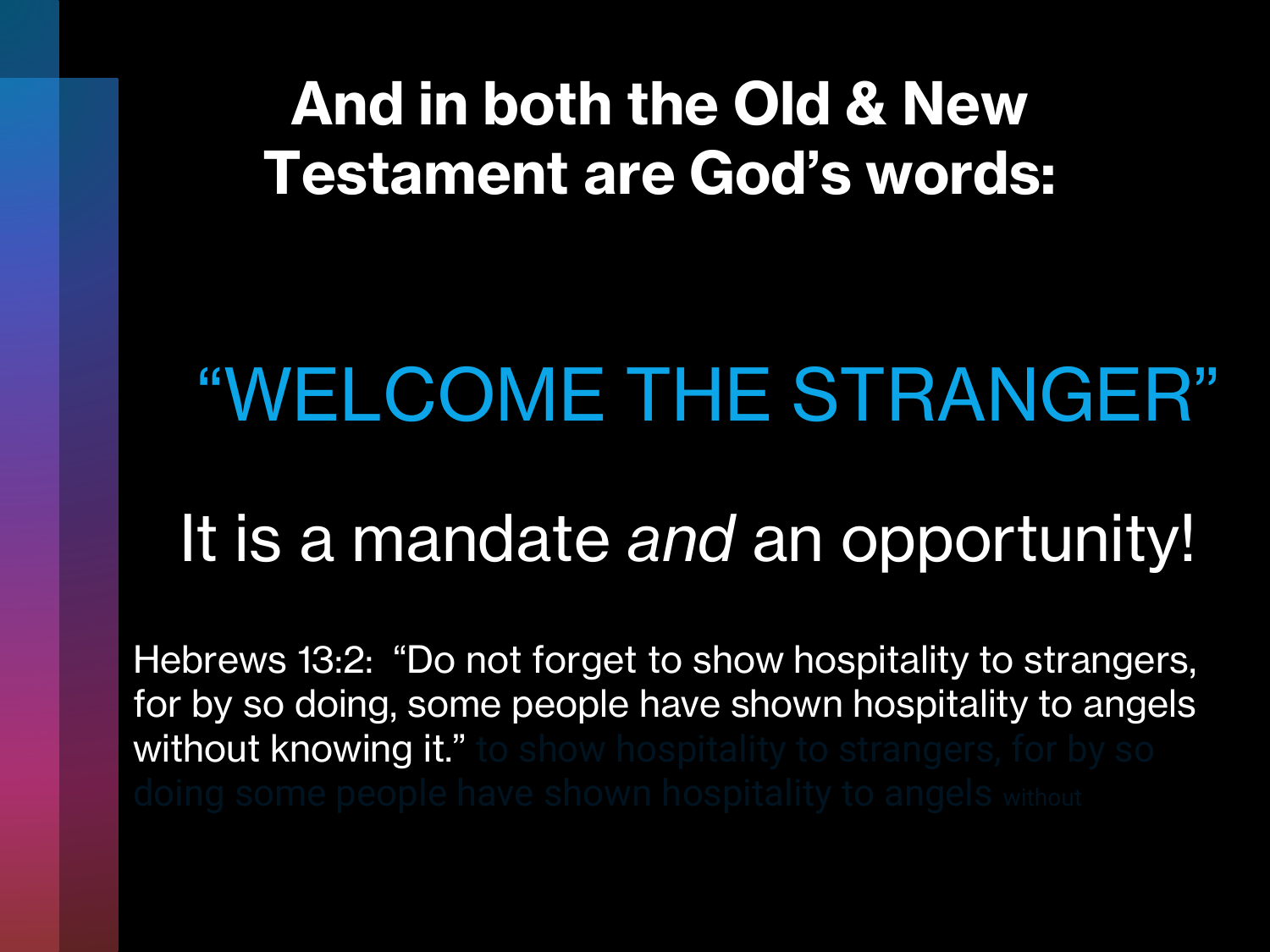**In the fall of 2020, ELCA AMMPARO invited congregations to consider sponsoring an asylum seeker family from the southern border.**

- The family would probably come from a detention center or a border shelter;
- And originate from Asia, Africa, Central America or South America;
- The congregation would need the capacity to raise funds to pay for housing, transportation, food, clothing, legal services, medical care & other costs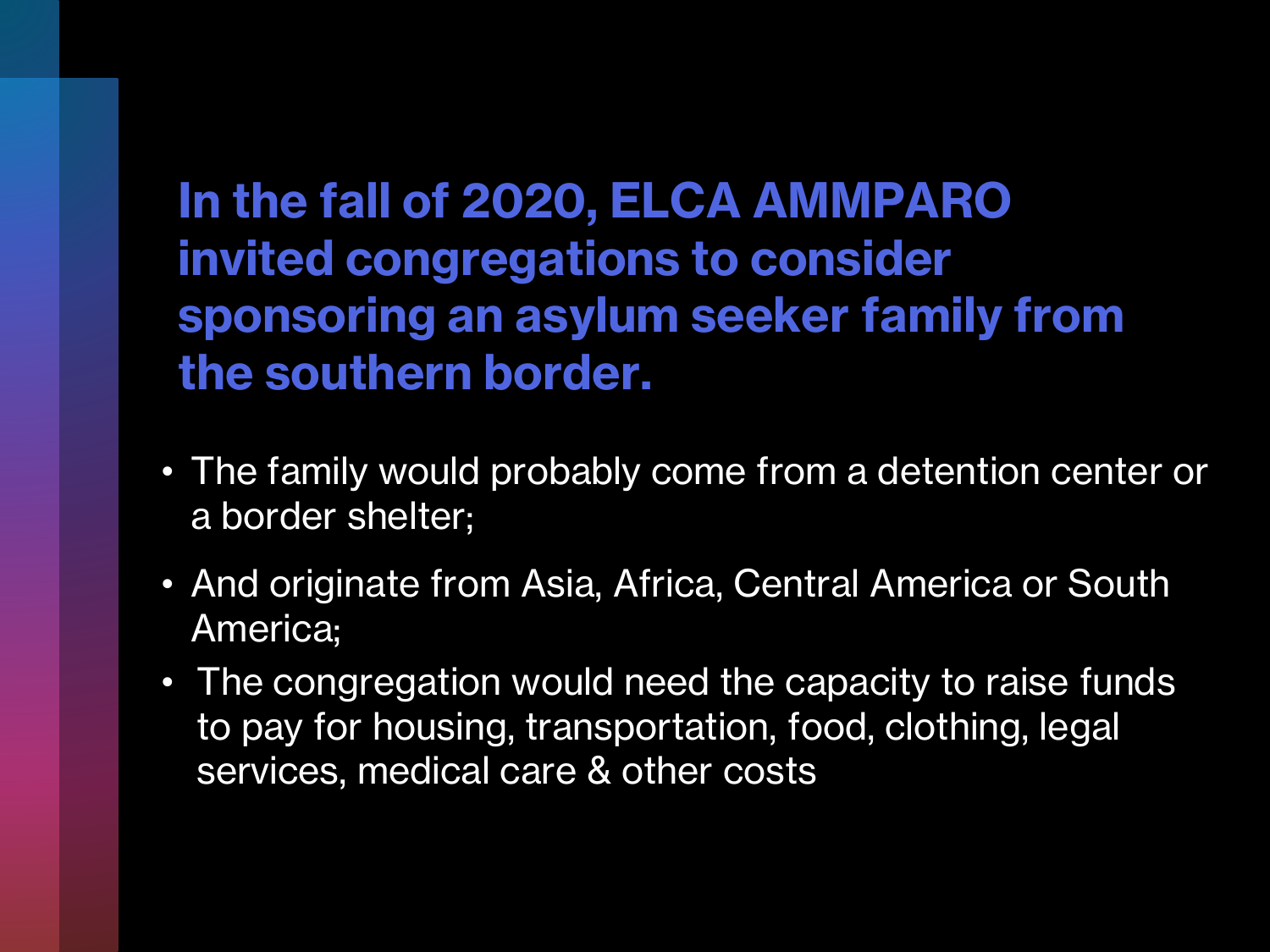#### **Messiah's Church Council in 11/2020 approved to explore this concept:**

- The Asylum Team participated in a virtual training led by AMMPARO, Lutheran Social Services of Rocky Mountains & Episcopal Migration Ministry
- Members of Messiah and other houses of faith participated in a 4-part video documentary "Civil Rights: A History" and a discussion led by the creator of the series, Dr. Jessie Heines
- Members of the Asylum Team participated in a virtual presentation led by two asylum seekers sharing about their experiences being in the United States







AMMPARO: Accompanying Migrant Minors with Protection, Advocacy, Representation & Opportunities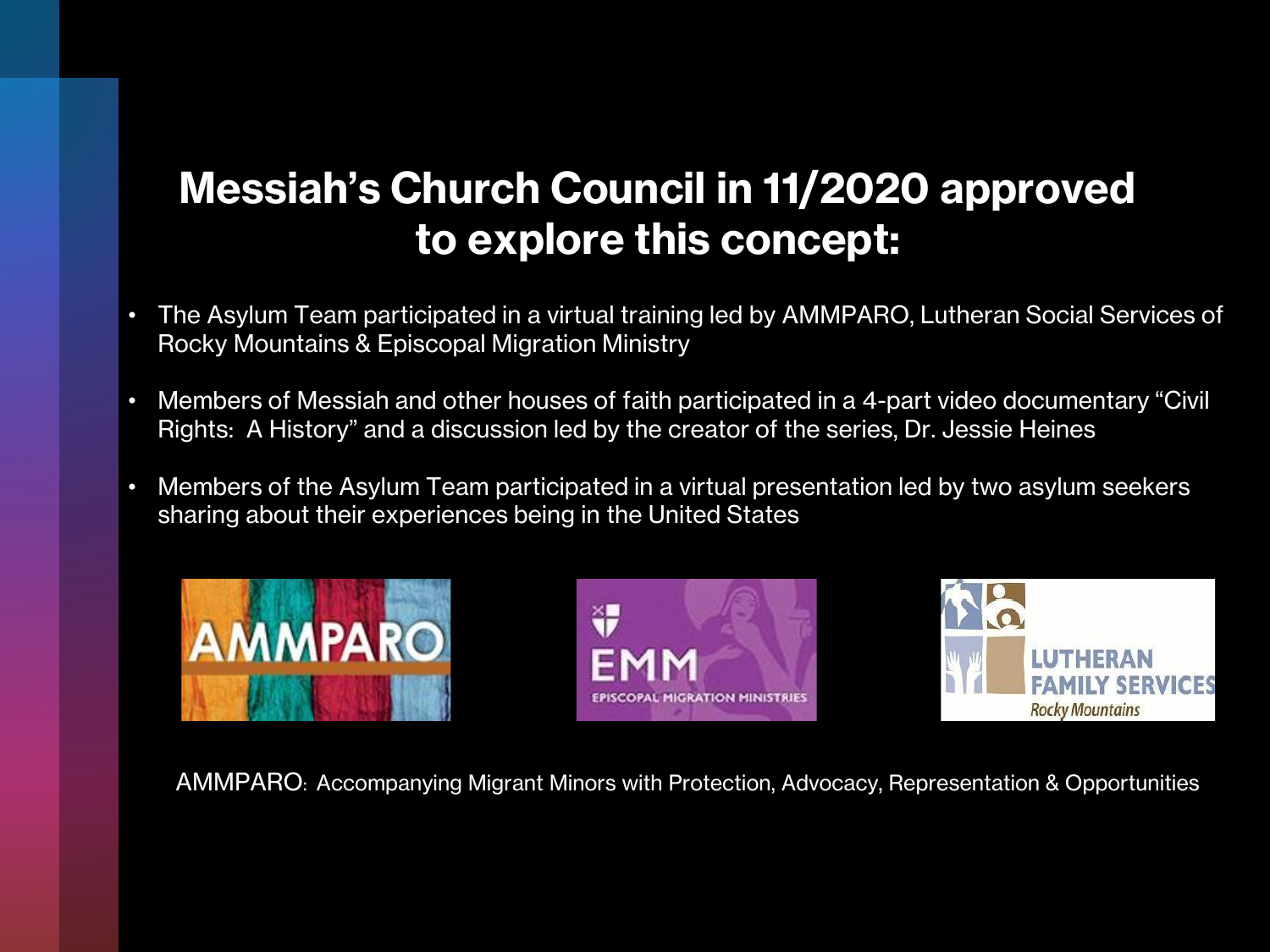

At a congregational meeting on October 3, 2021, Messiah voted with a strong majority to approve this Asylum Seeker Project and host the asylum seekers in Messiah House

#### Other support has come from:

- The Milford Congregational Church
- Church of Our Savior, an Episcopal Church in Milford
- Nashua Unitarian Universalist
- Nashua Host Home Network
- The New England Synod, ELCA
- The Milford Rotary Club
- And people like you with your skills, your help, and your offerings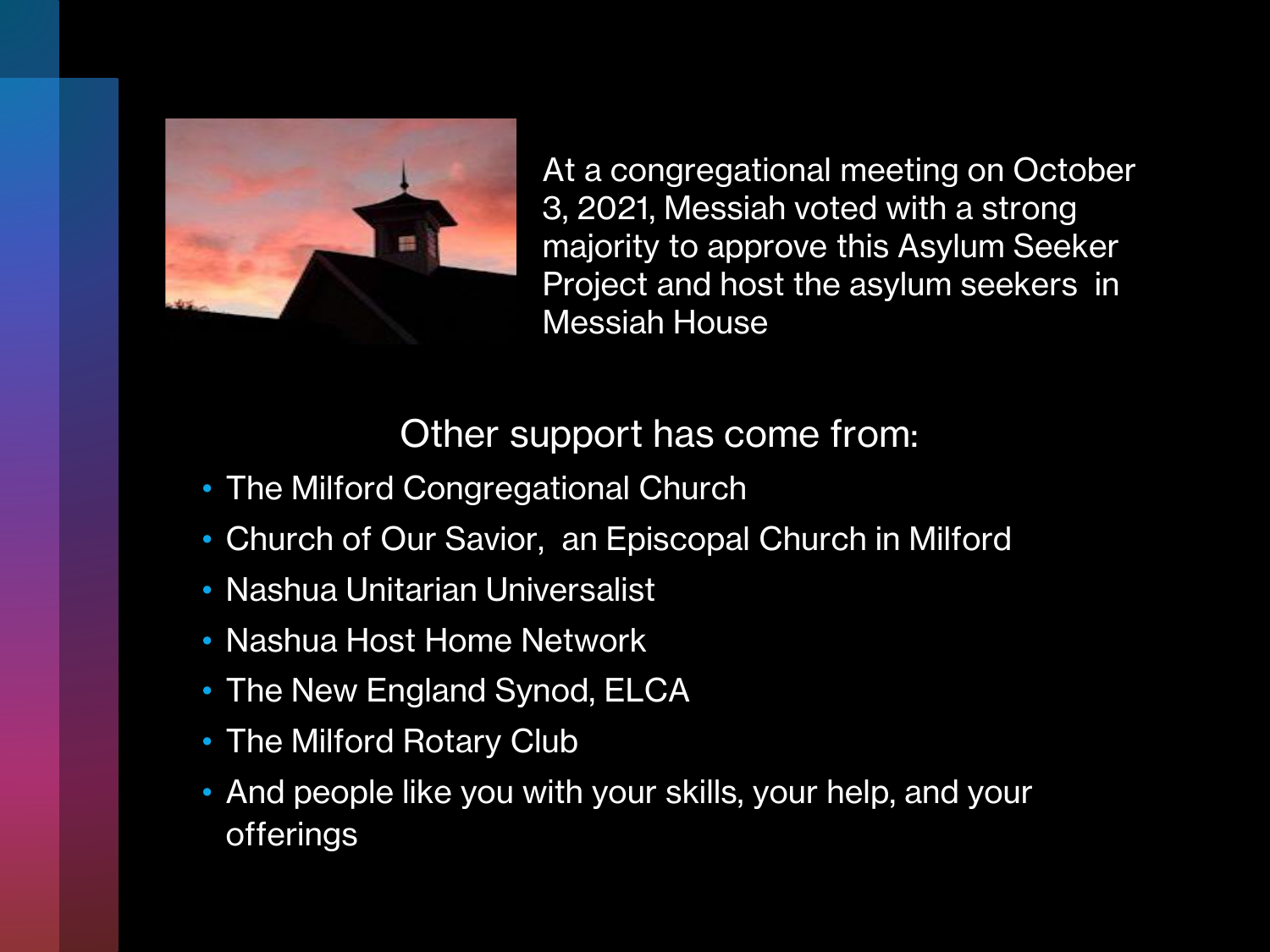#### **And what does this mean for us, as people about to work with our family?**

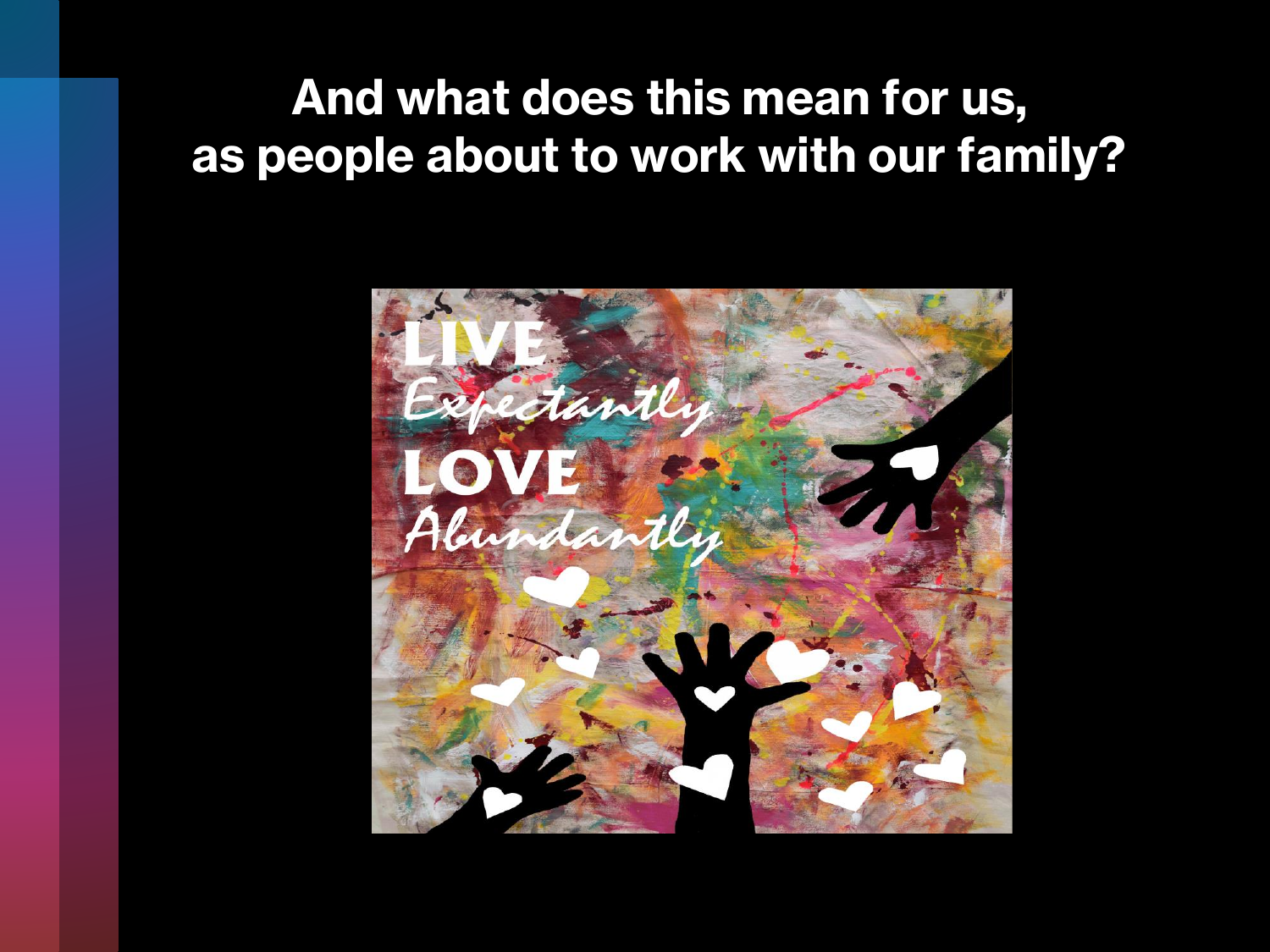## **We can expect that our Asylum Seeker Family might be…**

from a different culture. We will learn about their foods, their customs, their traditions. Their life might be totally different from ours. We will learn about them, just as they learn about us. We will begin to see the world through THEIR eyes!

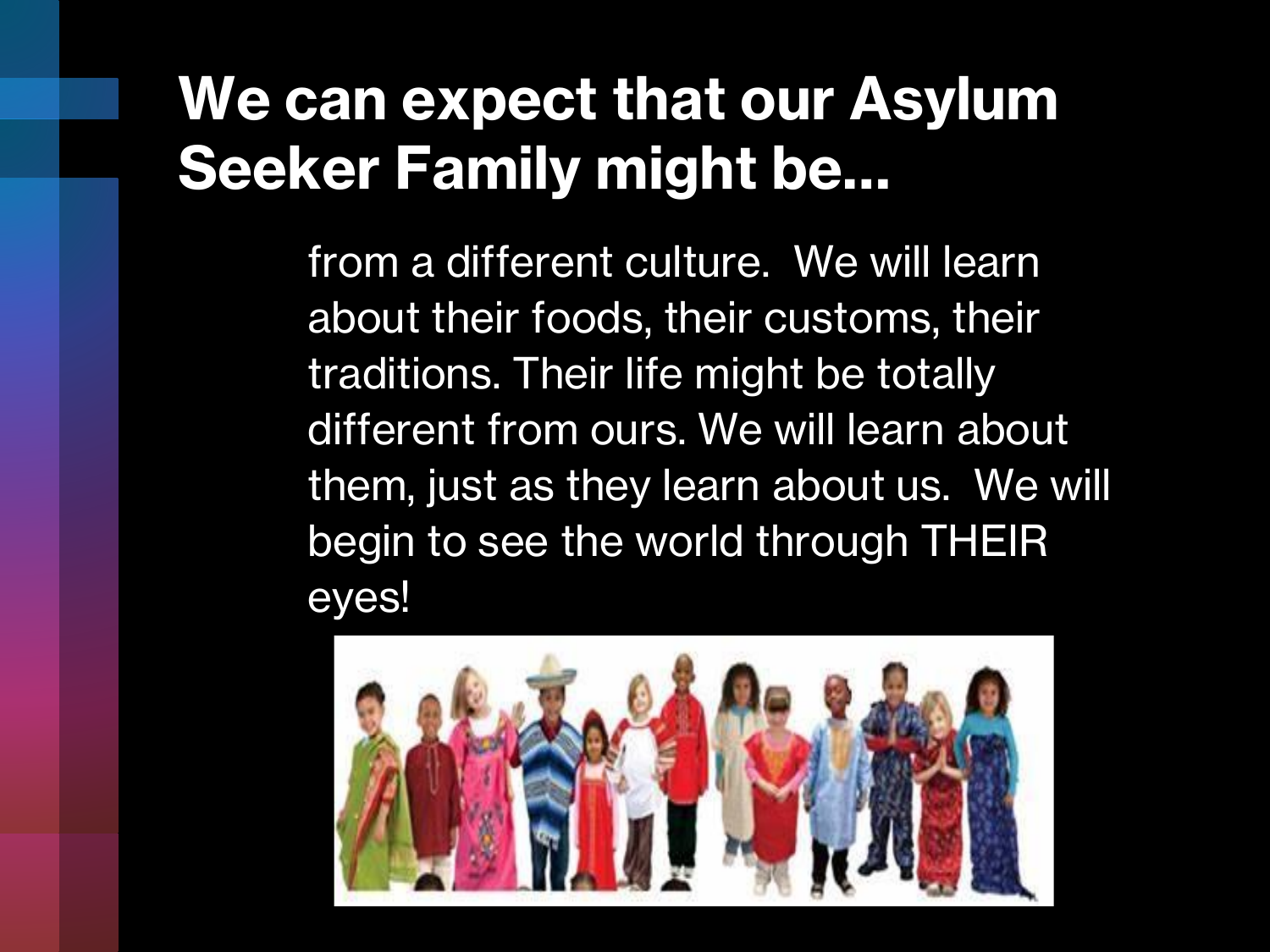#### **We can show understanding and appreciation for our Asylum Family**

- They, too, are children of God, loved and forgiven by a gracious God, just as we are!
- We "accompany them" or "walk with them" on their journey in a new land. They have made lots of decisions to get to where they are in life. They have shown they are capable of decision-making.
- We are not giving them unsolicited advice. We are not criticizing them. We are not judging them. The mom & dad are parenting the children; we are not. We are standing right beside them and caring for our asylum seeker family, as children of God.

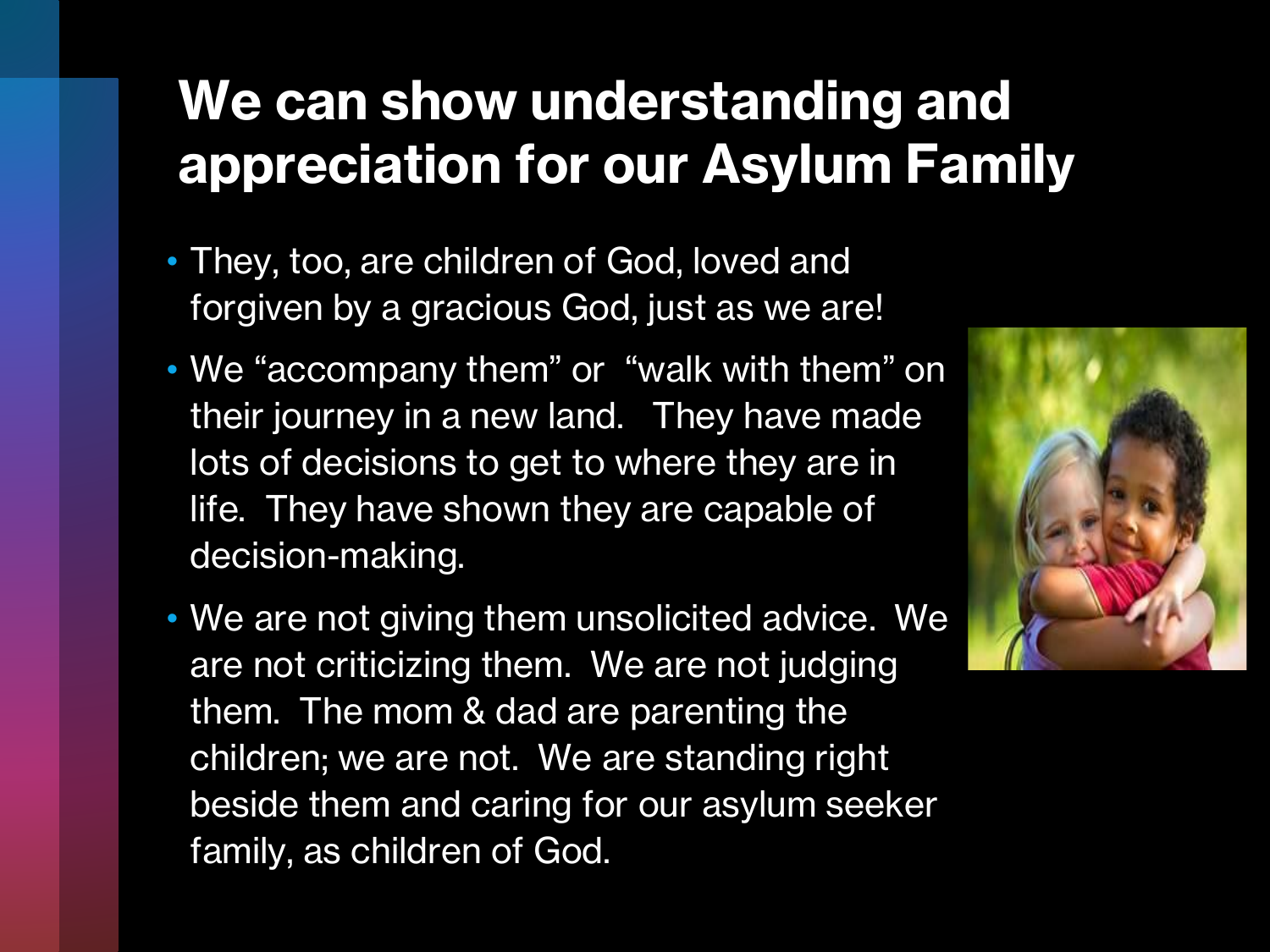



# **Empathy is...**

seeing with the eyes of another, listening with the ears of another, and feeling with the heart of another.

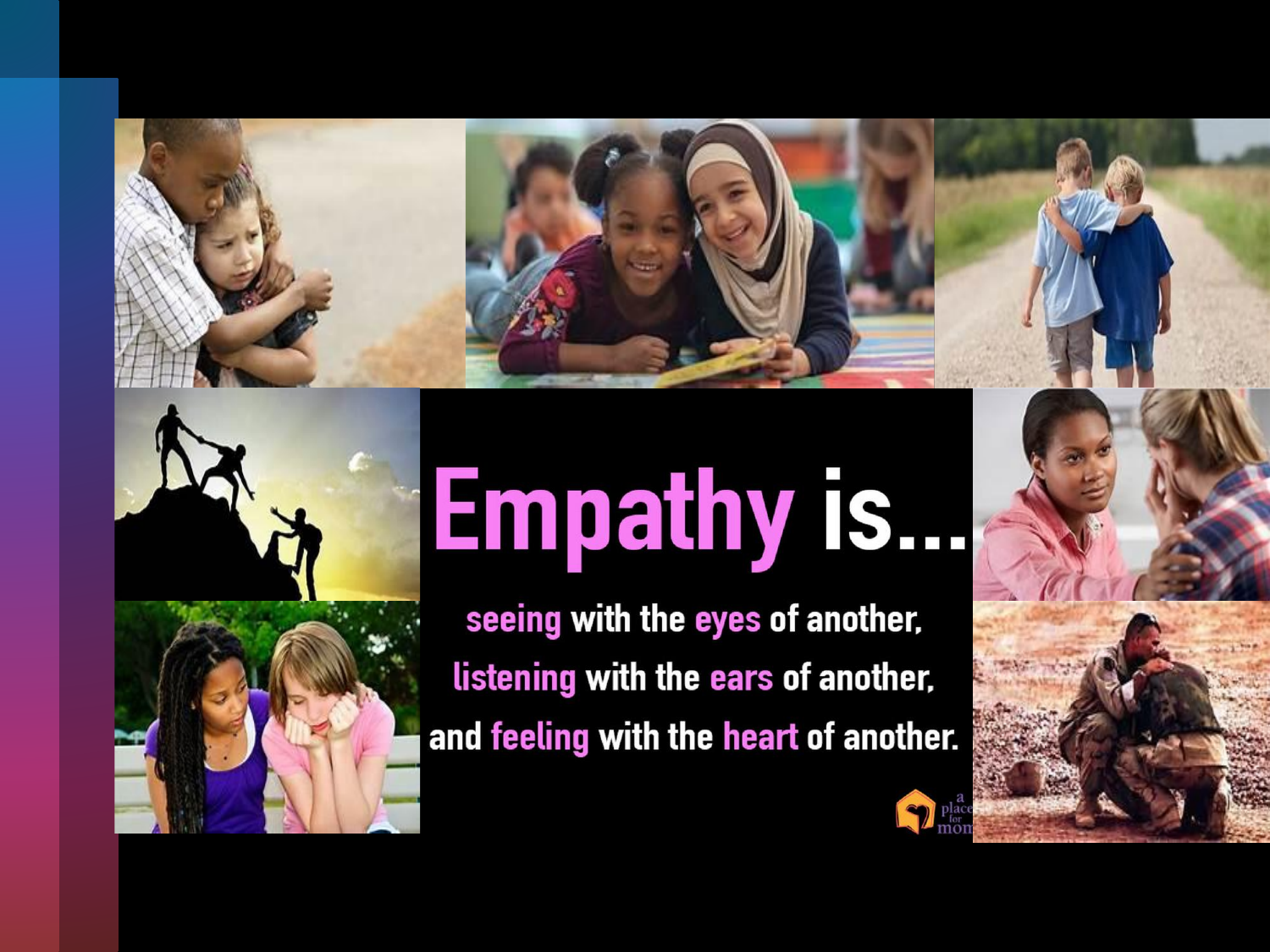## **Photos, Social Media, Interactions**

- Please don't take photos of the family members unless they want you to take them. Please do NOT put anything about them – their pictures or their names - on Social Media because of their asylum seeker status and privacy/confidentiality
- We interact with them as they and we all are, children of God. We respect our asylum seekers as we accompany or walk with them. They, like some of our friends & relatives, might be quiet or loud, verbalizing "thank you's" or not. We accept them just as they are.

•

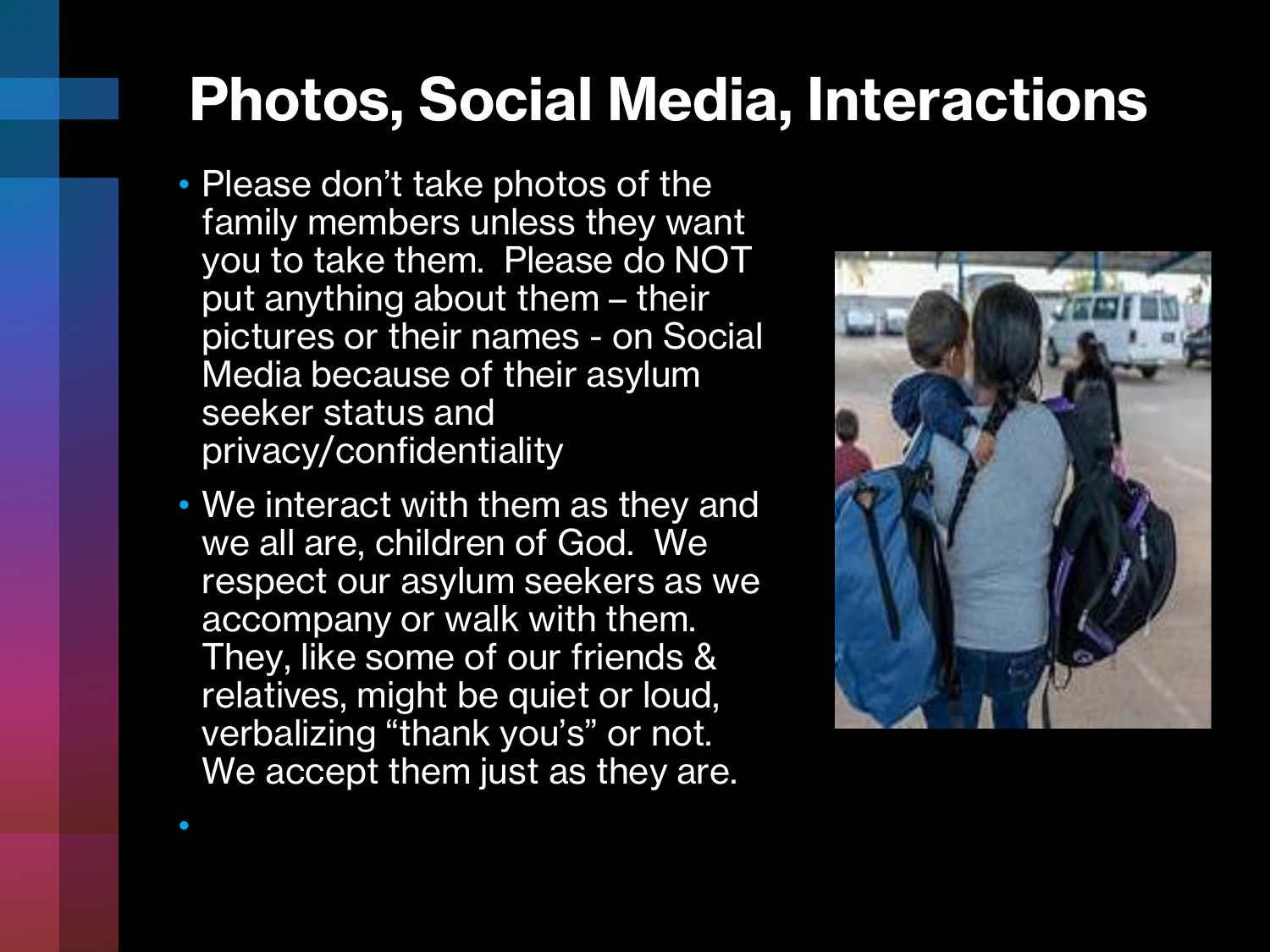







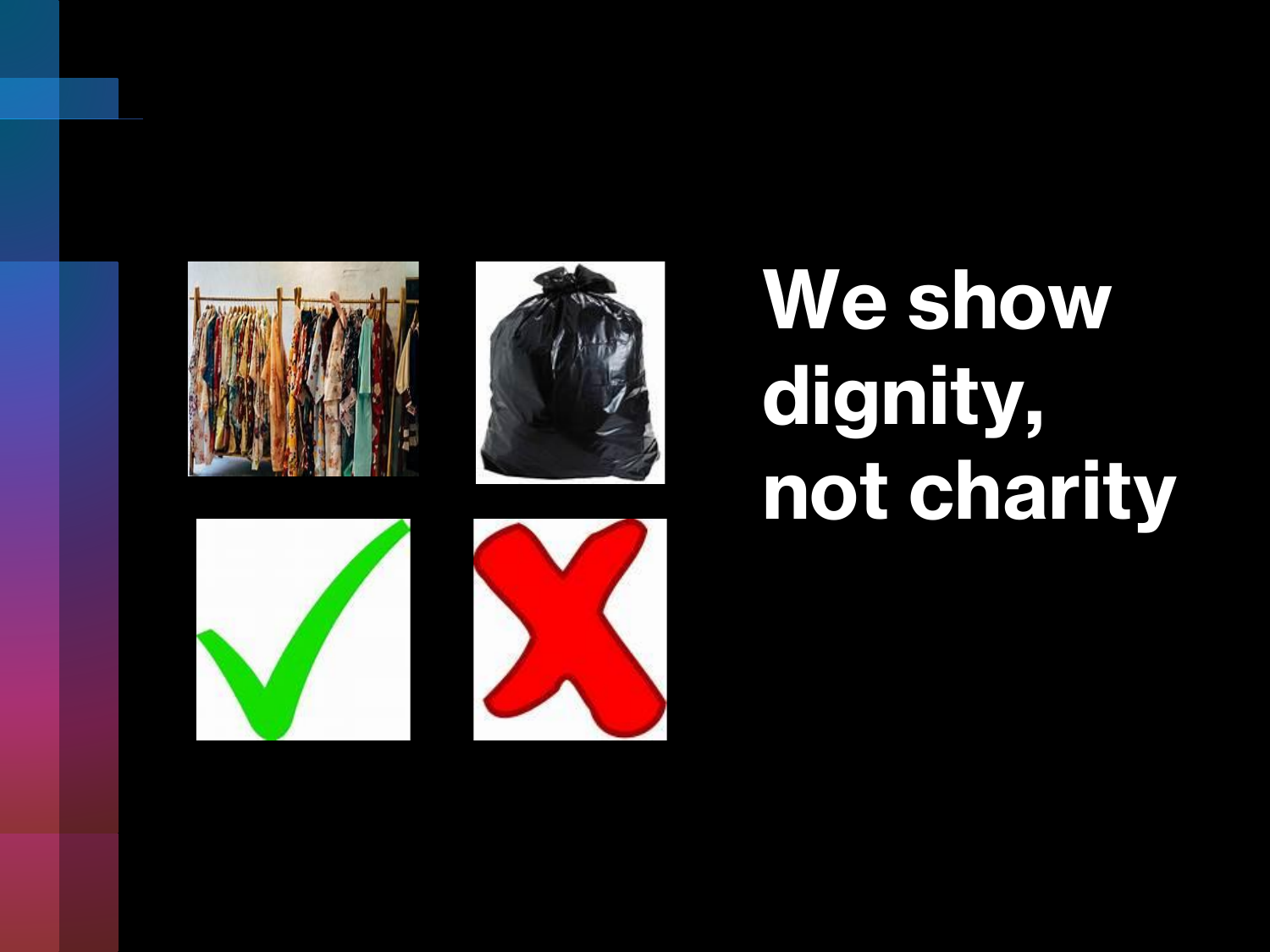#### **What are Asylum Seekers?**



- **Asylum seekers** are seeking refugee or protected status and protection due to **persecution** or **a wellfounded fear of persecution for reasons of**
- **race,**
- **religion,**
- **nationality,**
- **political opinion or**
- **membership in a particular social group**

By International and US Law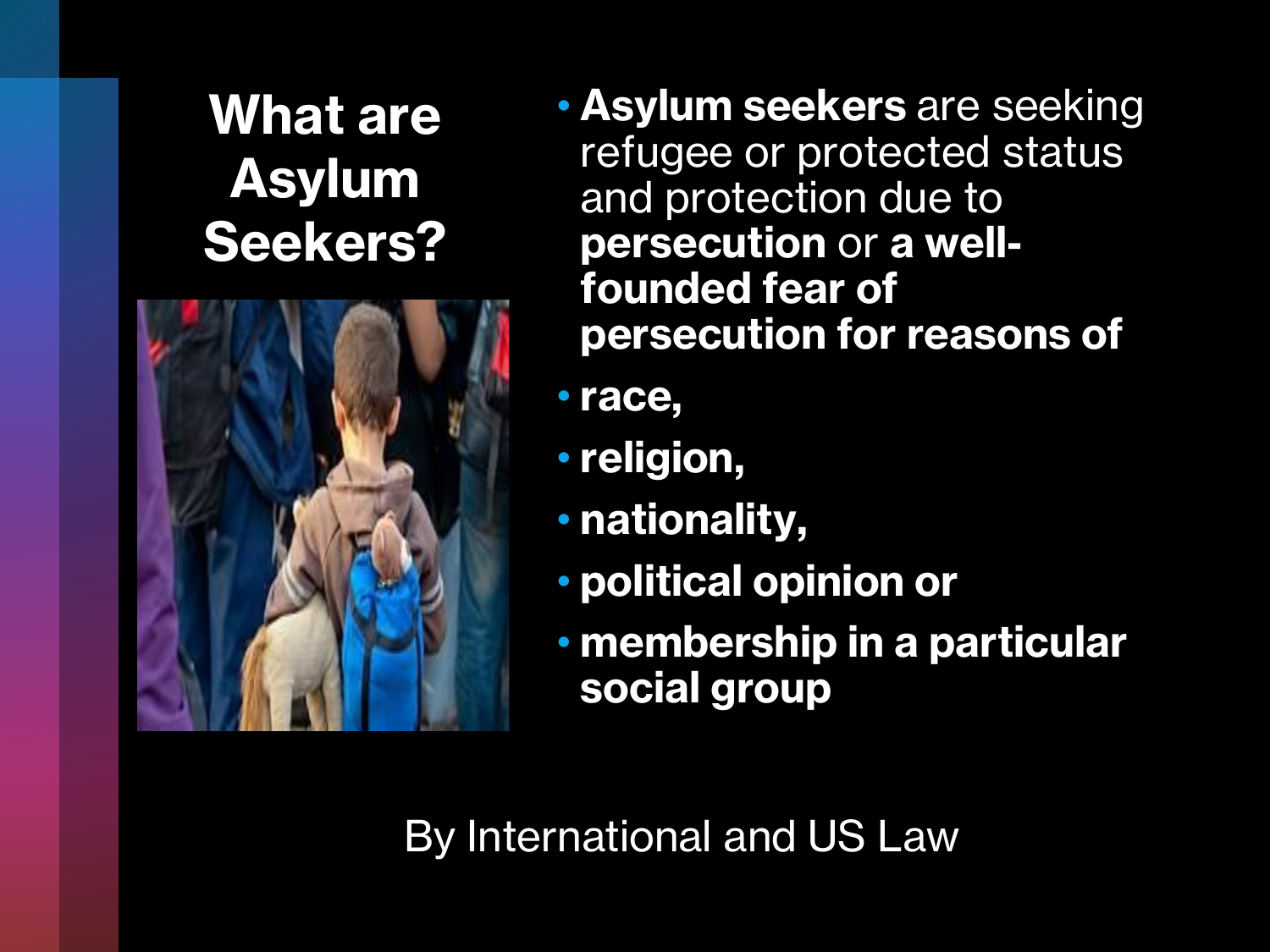# **How Refugees & Asylum Seekers Differ**

### **Refugees**

- Experienced persecution or well-founded fear of persecution
- Flee to another country where they register as UN refugees; often are in a refugee camp or are urban refugees; are vetted by the UN and the country that will resettle them;
- After they enter the US, they get their Social Security cards & work authorization within a few weeks

### **Asylum Seekers**

- Experienced persecution or well-founded fear of persecution
- Apply for asylum within one year of being in the US
- Find a lawyer who will submit their case
- 365 days after filing the case, the lawyer can file for work authorization for the asylum seeker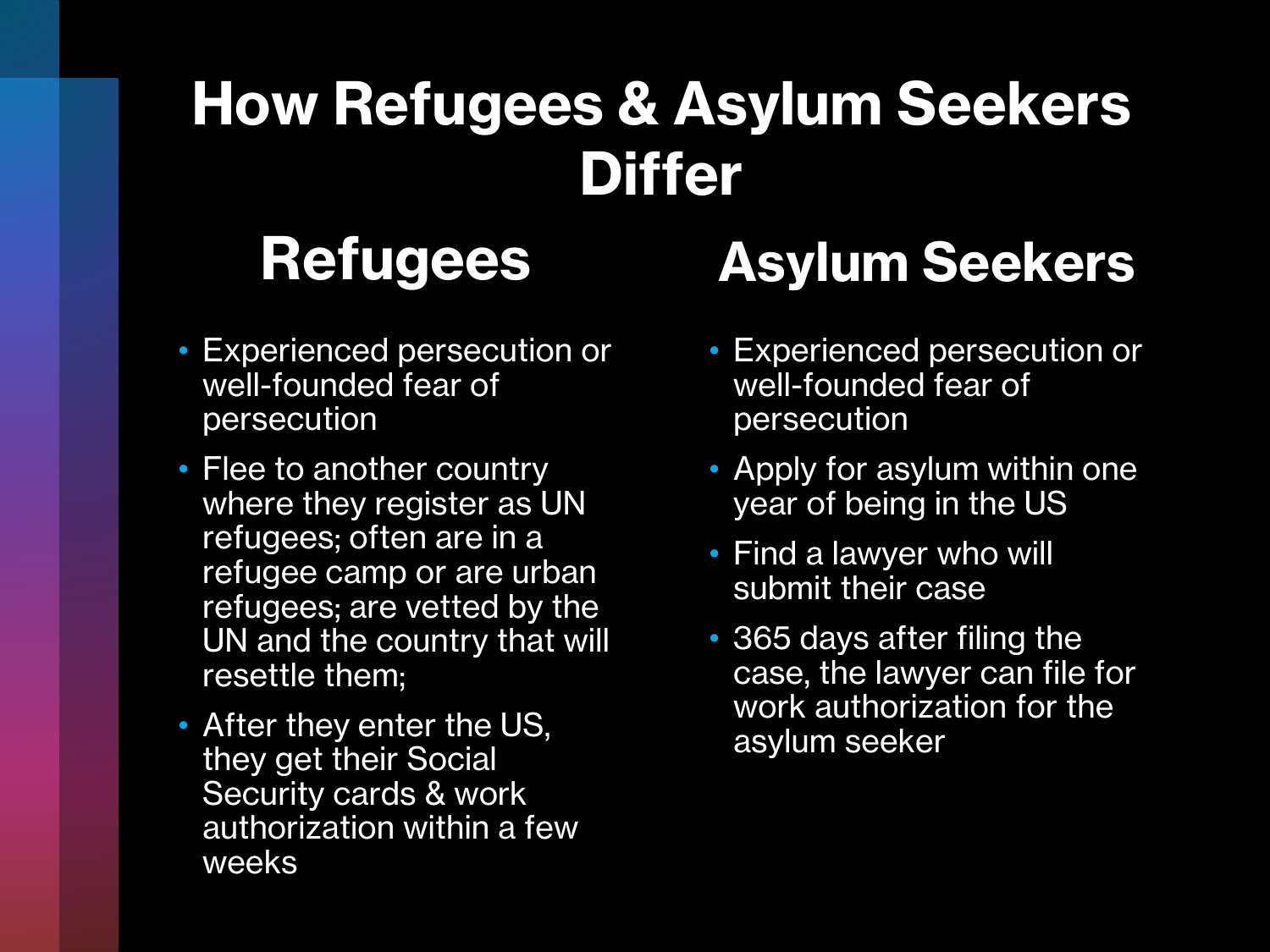## **While in the process of seeking their asylee status,**

- Asylum Seekers do not get benefits as do refugees and Afghans under humanitarian parole, e.g. Cash Assistance, SNAP, and, in some states, medical insurance
- Most Asylum Seekers do not get the help of resettlement agencies
- These factors play an important role in why *our* help is so very important!
- Accompanying our asylum family by working together in this ministry with people from different faith traditions & from our communities can be fun and inspiring. You will be helped in the ministry you do in this process.